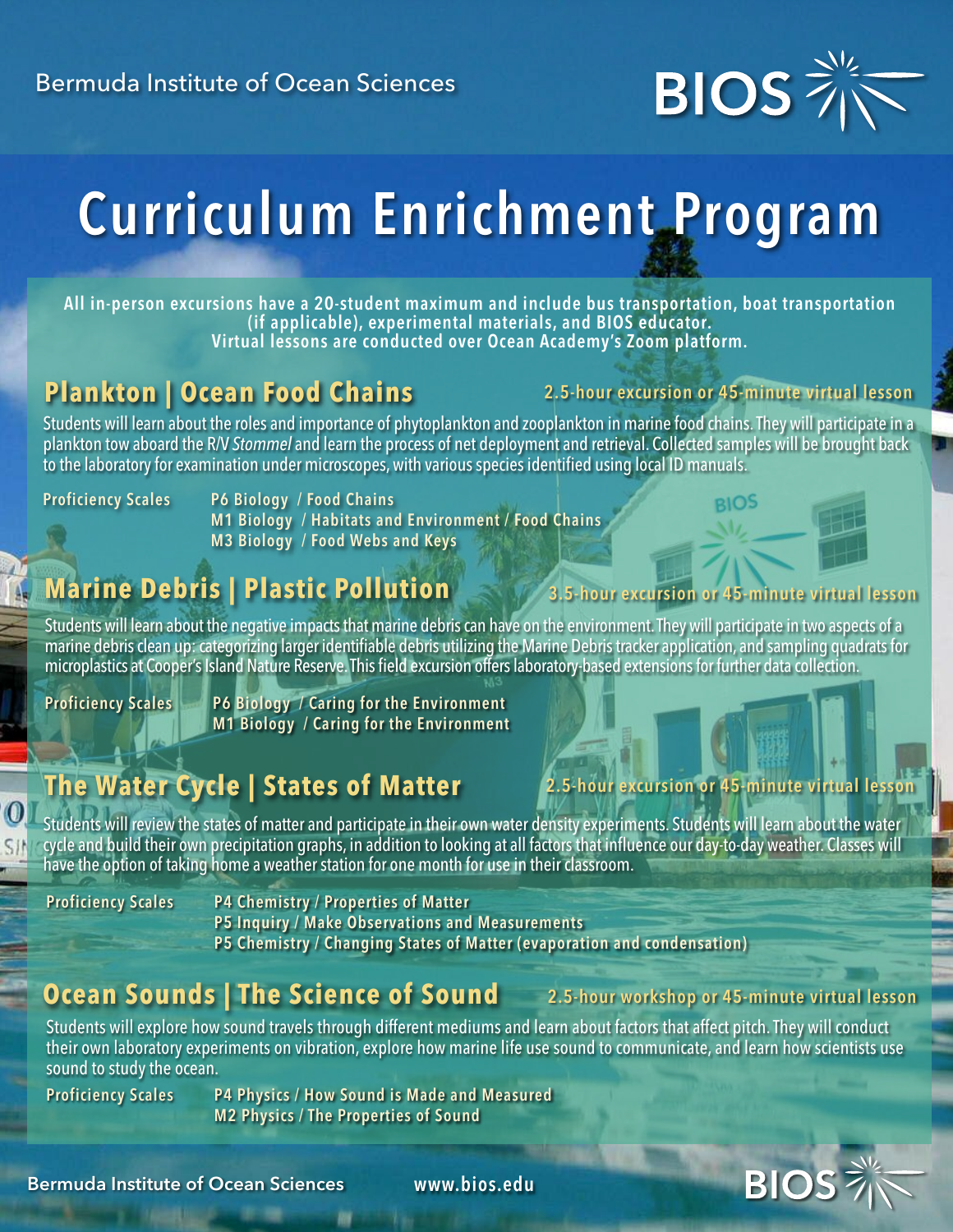# **BIOS**

#### **Force | The Science of Ocean Pressure** 2.5-hour workshop or 45-minute virtual lesson

Students will learn about the impact of pressure on marine animals and divers. Students will explore how pressure varies with the ocean's depth and conduct their own pressure experiments in the laboratory.

Proficiency Scales P3 Physics / Forces and Friction M3 Physics / Pressure and Density

# **Circuits | Diagrams and Conductors**

#### 2.5-hour workshop

Students will investigate how some materials are better conductors than others and why plastics are used to cover wires and switches. Students will make observations and measurements of circuits and predict the effects of making changesto the length and thickness of wire and changing resistance.

Proficiency Scales Allen P6 Physics / Circuit Diagrams and Electrical Conductors M3 Physics / Current in a Circuit

# **Engineering | Robotics**

#### 4-hour workshop with a 1-hour lunch break

Students will explore aspects of computer, mechanical and electrical engineering with three hands-on workshops.

Proficiency Scales P6 Physics / Circuit Diagrams and Electrical Conductors P6 Inquiry / Obtain and Present Evidence P6 ICT / Programming M3 Physics / Current in a Circuit M3 Inquiry / Make Observations and Measurements to Collect Evidence M3 / Programming

# **Climate Change Workshop**

#### 2.5-hour workshop

**BIOS** 

Scientists at BIOS are actively researching changes in our Earth's climate. This introductory lecture will focus on exploring climate change research from ocean circulation patterns to physiological effects in organisms.This workshop can be extended for field work opportunities.

Proficiency Scales M1 Biology / Caring for the Environment l Renewable and Non-Renewable Resources

#### **Identification Keys**

#### 2.5-hour workshop or 45-minute virtual lesson

Students will use identification keys to classify fish and zooplankton found in the ocean around Bermuda.They will participate in a plankton tow aboard the R/V Stommel, examine the sample under microscopes in the laboratory and use an identification key to determine what type of plankton they have collected. Students will create their own identification keyfor animals found on Bermuda's rockyshore.

Proficiency Scales P4 Biology / Identification Keys

Bermuda Institute of Ocean Sciences

www.bios.edu